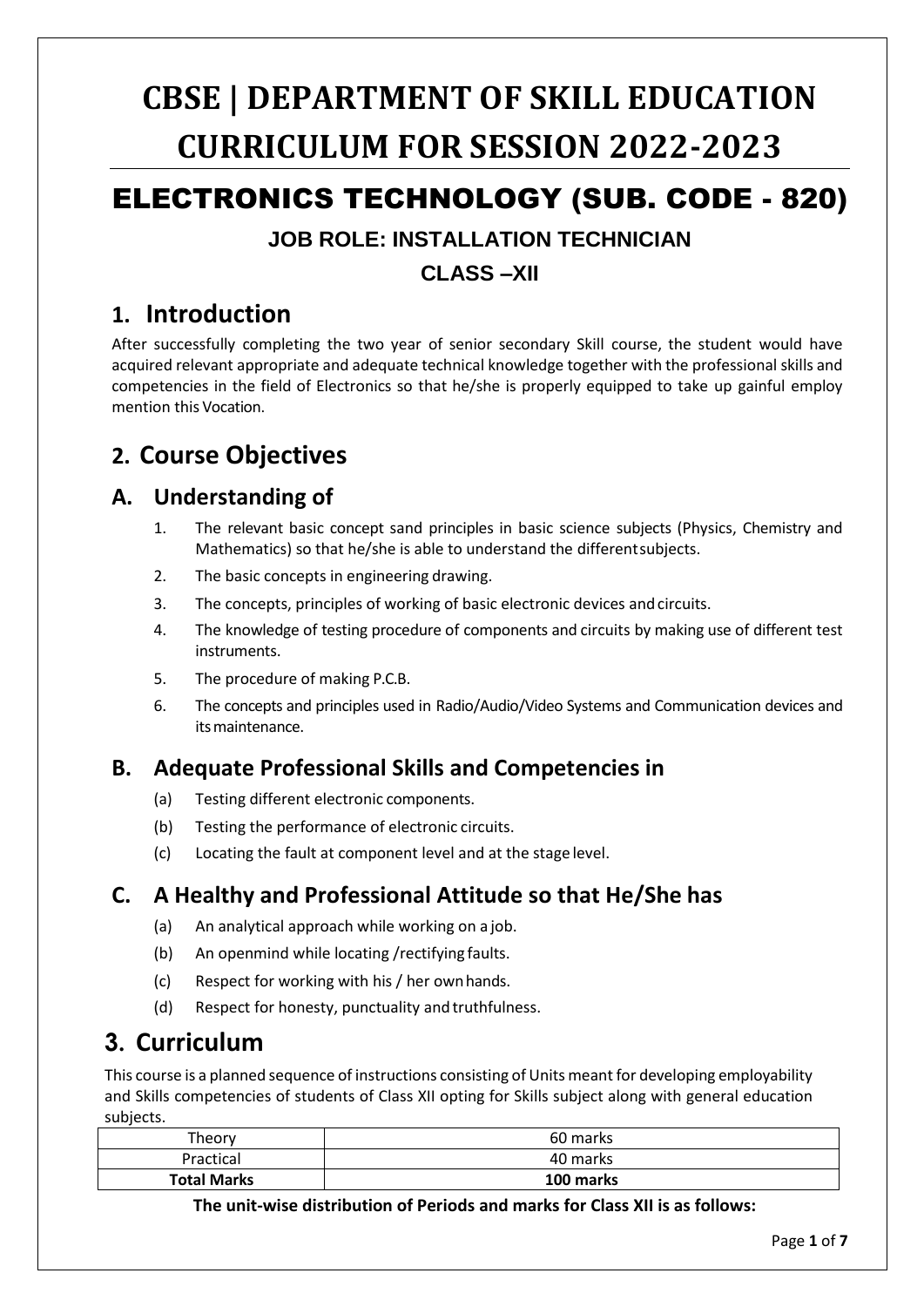# ELECTRONICS TECHNOLOGY (SUB. CODE - 820)

# CLASS – XII (SESSION 2022-2023)

Total Marks: 100 (Theory-60 + Practical-40)

|                  | <b>UNITS</b>                                                           | <b>NO. OF HOURS</b><br>for Theory and<br><b>Practical</b> |                  | <b>MAX. MARKS</b><br>for Theory and<br><b>Practical</b> |
|------------------|------------------------------------------------------------------------|-----------------------------------------------------------|------------------|---------------------------------------------------------|
| ⋖<br>PART        | <b>Employability Skills</b>                                            |                                                           |                  |                                                         |
|                  | Unit 1: Communication Skills-IV*                                       | 10                                                        |                  | $\qquad \qquad \blacksquare$                            |
|                  | Unit 2: Self-Management Skills- IV                                     | 10                                                        |                  | 3                                                       |
|                  | Unit 3 : ICT Skills- IV                                                | 10                                                        |                  | 3                                                       |
|                  | Unit 4 : Entrepreneurial Skills- IV                                    | 15                                                        |                  | $\overline{4}$                                          |
|                  | Unit 5 : Green Skills- IV*                                             | 5                                                         |                  |                                                         |
|                  | <b>Total</b>                                                           | 50                                                        |                  | 10                                                      |
|                  | <b>Subject Specific Skills</b>                                         | <b>Theory</b>                                             | <b>Practical</b> | <b>Marks</b>                                            |
| മ<br>PART        | Unit 1: Basic Occupational Safety<br>and<br>Precautions                | 30                                                        | 10               | 15                                                      |
|                  | Unit 2: Microphones and Loudspeakers                                   | 15                                                        | 10               | 05                                                      |
|                  | Unit 3: Recorders                                                      | 25                                                        | 20               | 10                                                      |
|                  | Unit 4: TV System                                                      | 30                                                        | 25               | 10                                                      |
|                  | Unit 5: Modern Appliances                                              | 20                                                        | 25               | 10                                                      |
|                  | <b>Total</b>                                                           | 120                                                       | 90               | 50                                                      |
| ပ<br>PART        | <b>Practical Work</b>                                                  |                                                           |                  |                                                         |
|                  | <b>Practical Examination</b>                                           |                                                           |                  | 15                                                      |
|                  | <b>Written Test</b>                                                    |                                                           |                  | 10                                                      |
|                  | Viva Voce                                                              |                                                           |                  | 05                                                      |
|                  | <b>Total</b>                                                           |                                                           |                  | 30                                                      |
| $\Omega$<br>PART | Project Work/Field Visit / Practical File/<br><b>Student Portfolio</b> |                                                           |                  | 10                                                      |
|                  | <b>Total</b>                                                           |                                                           |                  | 10                                                      |
|                  | <b>GRAND TOTAL</b>                                                     | 260                                                       |                  | 100                                                     |

**Note: \* marked units are to be assessed through Internal Assessment/ Student Activities. They are not to be assessed in Theory Exams**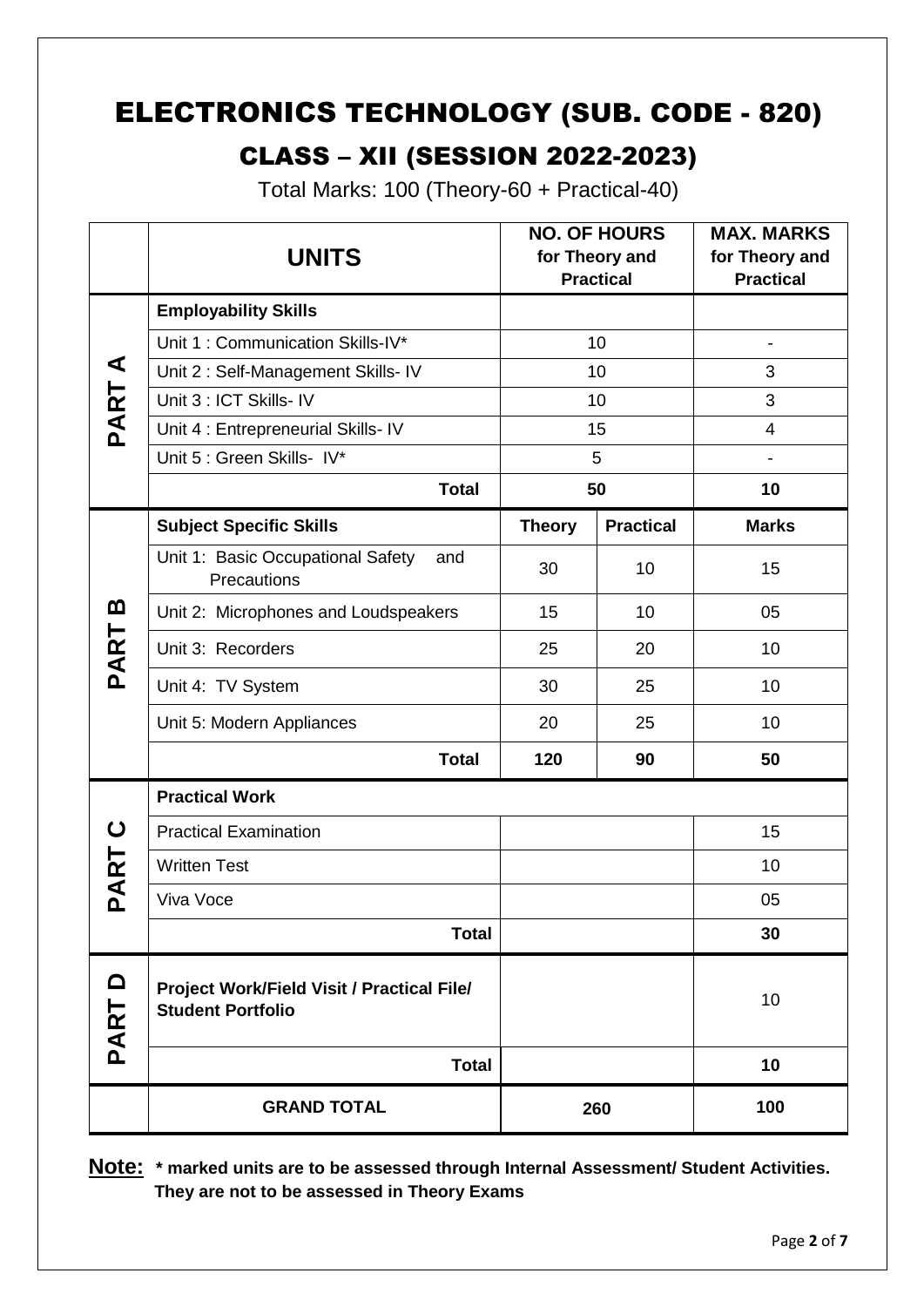# **4. CONTENTS**

### **PART A: EMPLOYABILITY SKILLS**

| <b>S. No.</b> | Units                                                       | <b>Duration in Hours</b> |
|---------------|-------------------------------------------------------------|--------------------------|
|               | Unit 1: Communication Skills-IV*                            | 10                       |
| 2.            | Unit 2: Self-management Skills- IV                          | 10                       |
| 3.            | Unit 3: Information and Communication Technology Skills- IV | 10                       |
| 4.            | Unit 4: Entrepreneurial Skills- IV                          | 15                       |
| 5.            | Unit 5: Green Skills- IV *                                  | 05                       |
|               | TOTAL                                                       | 50                       |

**Note: \* marked units are to be assessed through Internal Assessment/ Student Activities. They are not to be assessed in Theory Exams** 

#### **The detailed curriculum/ topics to be covered under Part A: Employability Skills can be downloaded from CBSE website**.

### **PART B: SKILLS**

#### **1. Basic Occupational Safety and Precautions**

#### **2. Microphones and Loudspeakers**

- 1. Construction, working principle and frequency response of Carbon Microphone, Variable Reactance Microphone, Capacitance Microphone, Piezo-Electric Microphone, Moving Coil Microphone.
- 2. Frequency ranges of musical instruments, Intensity and Dynamic Range, Constructions and working principles of Moving Coil Loudspeaker, Impedance and Power Level of loudspeaker, Frequency characteristics of Practical Loudspeakers: Woofer, Tweeter, Squawker, and Loudspeaker Enclosure.

#### **3. Recorders**

- 1. Analog and digital sound recording, Disk recording and reproduction, working principle with block diagram of disk recording and reproduction.
- 2. Principle of magnetic recording and playback, Requirement of bias, Working principle with block diagram of a tape recordersystem.
- 3. Principle of optical recording, CD/ DVD manufacturing and recording, CD/ DVD player system, Advantages/ Disadvantages.
- 4. Steps for Fault finding & Analysis.

#### **4. TV System**

- 1. Working principle with block diagram of TV transmitter and receiver, Brief description with circuit diagram: TV Tuner, Video IF stage, Sound stage, Picture tube & its associated circuit, Synchronizing circuits, Horizontal & vertical deflection circuits, Remote control of a TV receiver, Idea of bandwidth, blanking and synchronization pulses, modulation scheme, monochrome system, extension of colour transmission.
- 2. Channel and cable type TV system, Head end processor, Trunk & cable distribution system with block diagram, Scrambling.
- 3. Introduction to LCD and LED TV systems, Introduction to high definitionsystems.
- 4. Steps for Fault finding & Analysis.

#### **5. Modern Appliances**

- 1. Working principle and block diagram of following:
	- Microwave oven, Telephone, Fax machine, Printers, Scanners.
- 2. Steps for Fault finding & Analysis.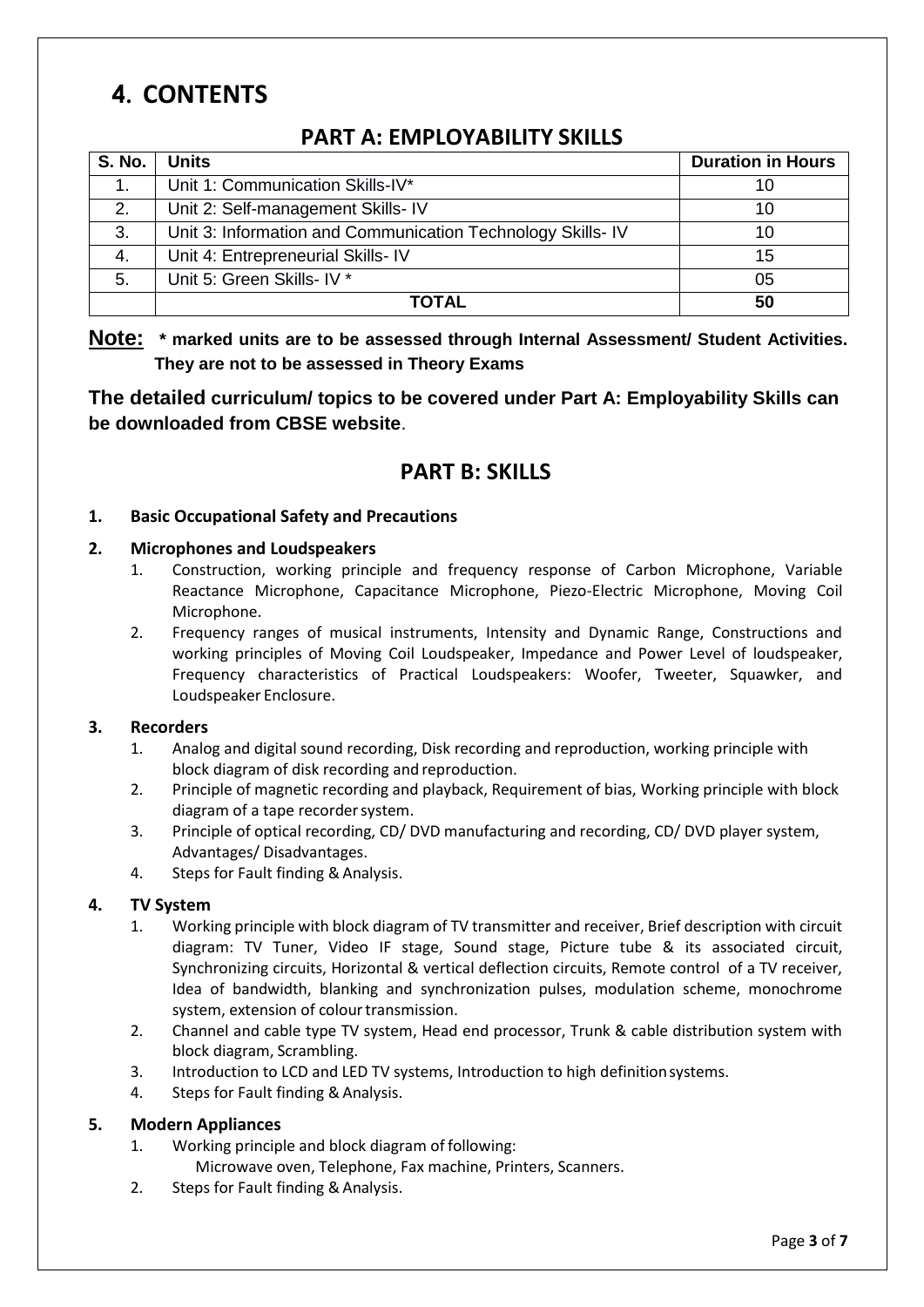## **5. TEACHING ACTIVITIES**

The teaching and training activities have to be conducted in classroom, laboratory/ workshops and field visits. Students should be taken to field visits for interaction with experts and to expose them to the various tools, equipment, materials, procedures and operations in the workplace. Special emphasis should be laid on the occupational safety, health and hygiene during the training and field visits.

#### **CLASSROOM ACTIVITIES**

Classroom activities are an integral part of this course and interactive lecture sessions, followed by discussions should be conducted by trained teachers. Teachers should make effective use of a variety of instructional or teaching aids, such as audio-video materials, colour slides, charts, diagrams, models, exhibits, hand-outs, online teaching materials, etc. to transmit knowledge and impart training to the students.

#### **PRACTICAL WORK IN LABORATORY/WORKSHOP**

Practical work may include but not limited to hands-on-training, simulated training, role play, case based studies, exercises, etc. Equipment and supplies should be provided to enhance hands-on learning experience of students. Only trained personnel should teach specialized techniques. A training plan that reflects tools, equipment, materials, skills and activities to be performed by the students should be submitted by the teacher to the Head of the Institution.

#### **SKILL ASSESSMENT (PRACTICAL)**

Assessment of skills by the students should be done by the assessors/examiners on the basis of practical demonstration of skills by the candidate, Practical examination allows candidates to demonstrate that they have the knowledge and understanding of performing a task. This will include hands-on practical exam and viva voce. For practical, there should be a team of two evaluators. The same team of examiners will conduct the viva voce.

**Project Work** (individual or group project) is a great way to assess the practical skills on a certain time period or timeline. Project work should be given on the basis of the capability of the individual to perform the tasks or activities involved in the project. Projects should be discussed in the class and the teacher should periodically monitor the progress of the project and provide feedback for improvement and innovation. Field visits should be organised as part of the project work. Field visits can be followed by a small-group work/project work. When the class returns from the field visit, each group might be asked to use the information that they have gathered to prepare presentations or reports of their observations. Project work should be assessed on the basis of practical file or student portfolio.

**Student Portfolio** is a compilation of documents that supports the candidate's claim of competence. Documents may include reports, articles, photos of products prepared by students in relation to the unit of competency.

**Viva voce** allows candidates to demonstrate communication skills and content knowledge. Audio or video recording can be done at the time of viva voce. The number of external examiners would be decided as per the existing norms of the Board and these norms should be suitably adopted/adapted as per the specific requirements of the subject. Viva voce should also be conducted to obtain feedback on the student's experiences and learning during the project work/field visits.

## **6. ORGANISATION OF FIELD VISIT/EDUCATIONAL TOURS**

In field visits, children will go outside the classroom to obtain specific information from experts or to make observations of the activities. A checklist of observations to be made by the students during the field visits should be developed by the teachers for systematic collection of information by the students on the various aspects. Principals and Teachers should identify the different opportunities for field visits within a short distance from the school and make necessary arrangements for the visits. At least three field visits should be conducted in a year.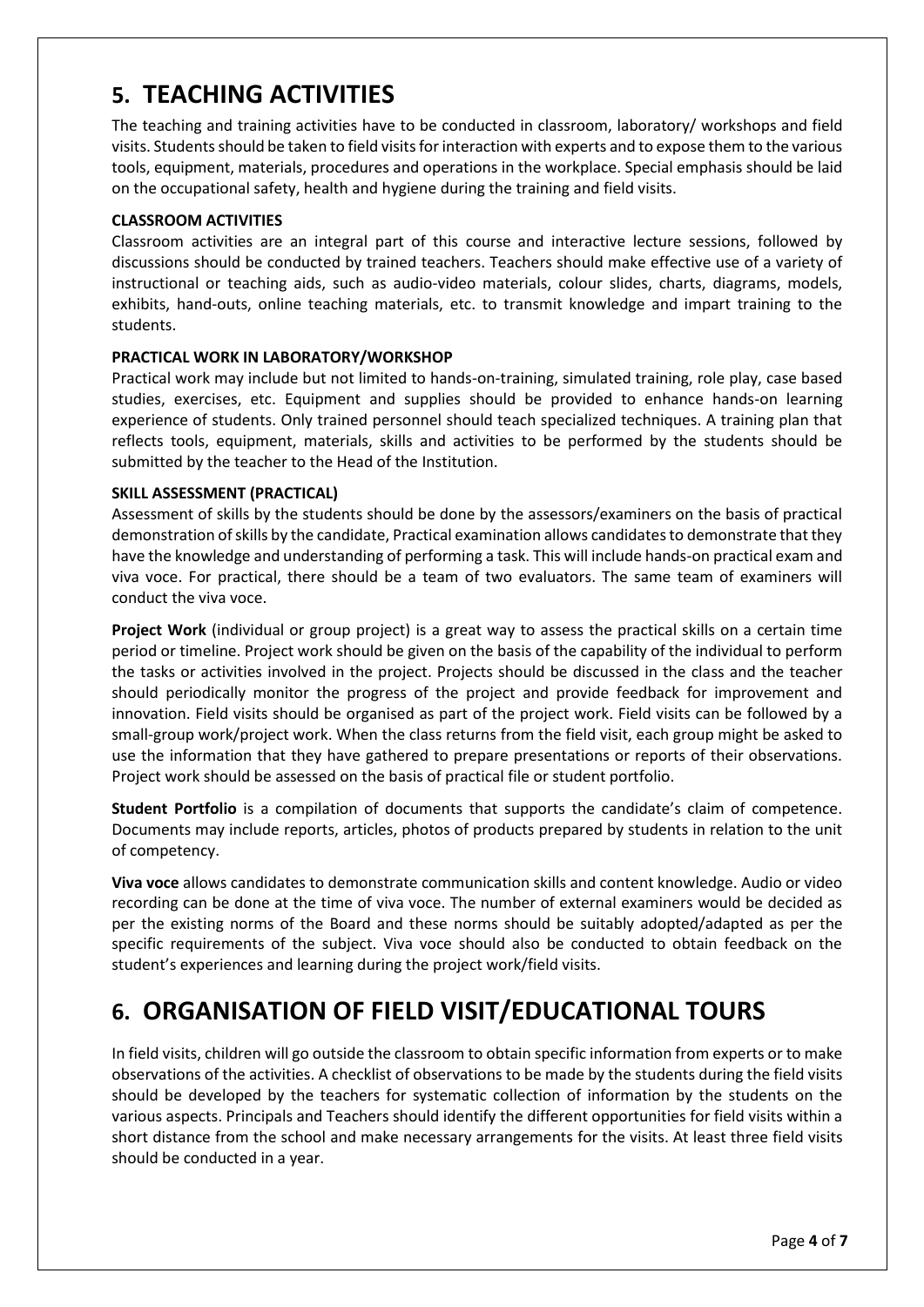# **7. LIST OF EQUIPMENT AND MATERIAL**

- 1. Resistance various values/sizes
- 2. Condensers various values/sizes
- 3. Transformer such as Battery Eliminator mains and Battery charger
- 4. Side cutting insulated pliers 15 cm
- 5. Long Nose insulated pliers 15 cm
- 6. Wire cutter, spring type
- 7. Screw driver set  $-10$  cm, 15 cm, 20 cm
- 8. Soldering Iron 35 W/220 V, Solder Wire 60, 40 and soldering Iron Stand
- 9. Tinned Copper Wire
- 10. VARIAC Single Phase
- 11. Wire Stripper
- 12. Steel Scale
- 13. Combination Pliers
- 14. Crimping Tools
- 15. Electronic Tool Kit
- 16. Analog Oscilloscope: Oscilloscope 30 Mhz Dual Trace
- 17. Digital Multimeter 4 & ½ Digits
- 18. Function Generator 0.3 Mhz To 3 Mhz
- 19. DC regulated Power Supply (30 V/5A)
- 20. Frequency Counter 0.1 Hz to 1 GHz
- 21. Universal IC Tester, Digital IC upto 40 pins
- 22. Three Terminal Voltage Regulator Trainer Board
- 23. Diode & Zener diode Characteristics Trainer Board
- 24. Rectifier and Filter Trainer Board
- 25. Transistors Characteristics Trainer Board (CE,CB, CC)
- 26. TV pattern Generators
- 27. Telephone Trainer Kit
- 28. Mobile Communication Training System
- 29. Communication Simulation Software
- 30. Fax machine trainer
- 31. Mobile Phone Trainer
- 32. Single Phase Half Wave Control Rectifier Using SCRBoard
- 33. UPS Trainer
- 34. Temperature Oven (0-200 Degree C)
- 35. Different Microphones & Loudspeaker (for study of frequency response ofmicrophone)
- 36. Microwave Oven
- 37. Colored Television Demonstration kit
- 38. CD/DVD Player Trainer Kit
- 39. Stereo Cassette player demonstration cum trainer
- 40. Facsimile Machine
- 41. DTH System
- 42. 8 bit digital multiplexer
- 43. 1:8 line de-multiplexer
- 44. Multiplex two BCD numbers to seven segment display
- 45. 3 bit asynchronous up-counter3 bit synchronous downcounter
- 46. Universal Shift Registers having SISO, SIPO, PIPO,PISO
- 47. Encoder/decoder trainer
- 48. Digital IC Testers
- 49. Digital IC Power Supplies (+/- 5V/1A, +/-12V/1A/+-15V, 1A)
- 50. GSM trainer kit
- 51. CDMA trainer kit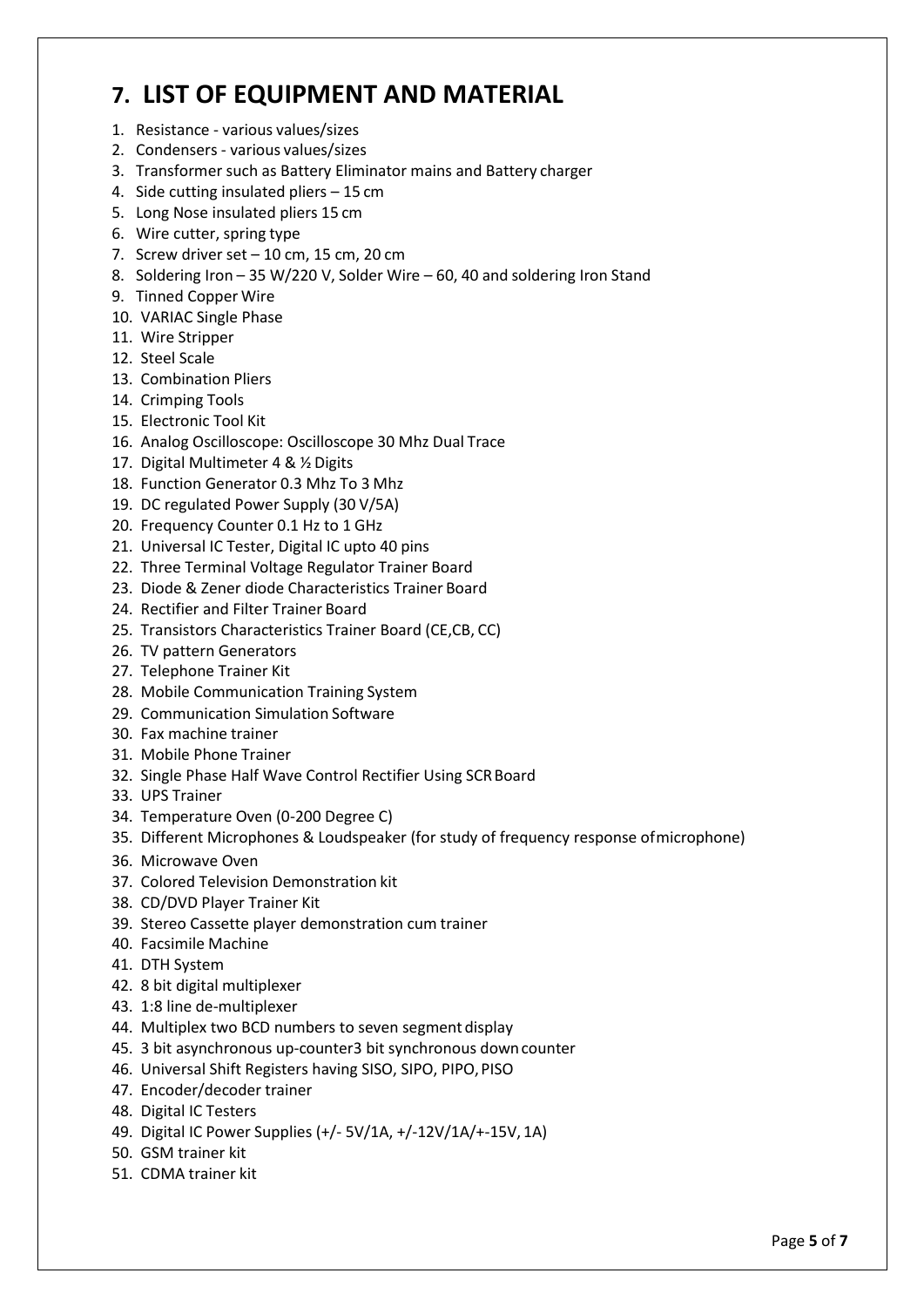- 52. Digital Trainer Kit with following on board facility:
	- i. Breadboard,
	- ii. 16 Nos. of input toggle switches, Sixteen nos. of LED output provision,
	- iii. Fixed +5V@1A and variable ±15V@500mA power supply, Pulser switch for clock input,
	- iv. Variable frequency clock signal (1Hz to1KHz), Digital voltmeter
	- v. Seven segment display
- 53. TTL IC 7400(NAND), 7402 (NOR), 7404(NOT), 7408(AND), 7432(OR), 7486(XOR)
	- TTL IC 7446 (Common anode decoder driver), IC 7448 (Common cathode decoder driver), seven segment display (both common anode: MAN 3910 or equivalent and common cathode: MAN 3940 orequivalent)
- 53. 8085 microprocessor based microprocessor trainer kit.

### **8. PRACTICAL GUIDELINES**

- 1. Assembly study and fault finding of an audioamplifier.
- 2. Assembly, study and fault finding of a graphicequaliser.
- 3. Study working, assembly & fault finding of ColourTV.
- 4. Study working, assembly & fault finding of LCDTV.
- 5. To trace the fault in the following panel controls and correctthem:
	- a. Volume control.
	- b. Brightness control.
	- c. Contrast control.
	- d. Vertical hold control.
- 6. To trace the following stages of T.V.set:
	- a. Tuner.
	- b. MF stage.
	- c. Video detector.
	- d. Video amplifier.
	- e. Sound I.T.
	- f. Sound output stage.
	- g. Syne separator.
	- h. Vertical oscillator.
	- i. Horizontal oscillator.
	- j. Line Driver Stage.
	- k. Line output transformer.
	- l. Power supply.
- 7.To find fault for the following defects:
	- a. No picture no sound.
	- b. Sound present, picture missing.
	- c. Picture rolls vertically.
	- d. Picture tears(Horizontal oscillator).
	- e. Faults in tuner/IF/power supply.
- 8. Study working, assembly & fault finding of tape recordersystem.
- 9. Study working, assembly & fault finding of CD/DVD playersystem.
- 10. Study working, assembly & fault finding of Printer.
- 11. Study working, assembly & fault finding of Scanner.
- 12. Study working, assembly & fault finding of Microwaveoven.
- 13. Study working, assembly & fault finding of Telephone.
- 14. Study working, assembly & fault finding of Fax Machine.
- 15. Study working, assembly & fault finding of UPS system.
- 16. Study working, assembly & fault finding of DTH kit.